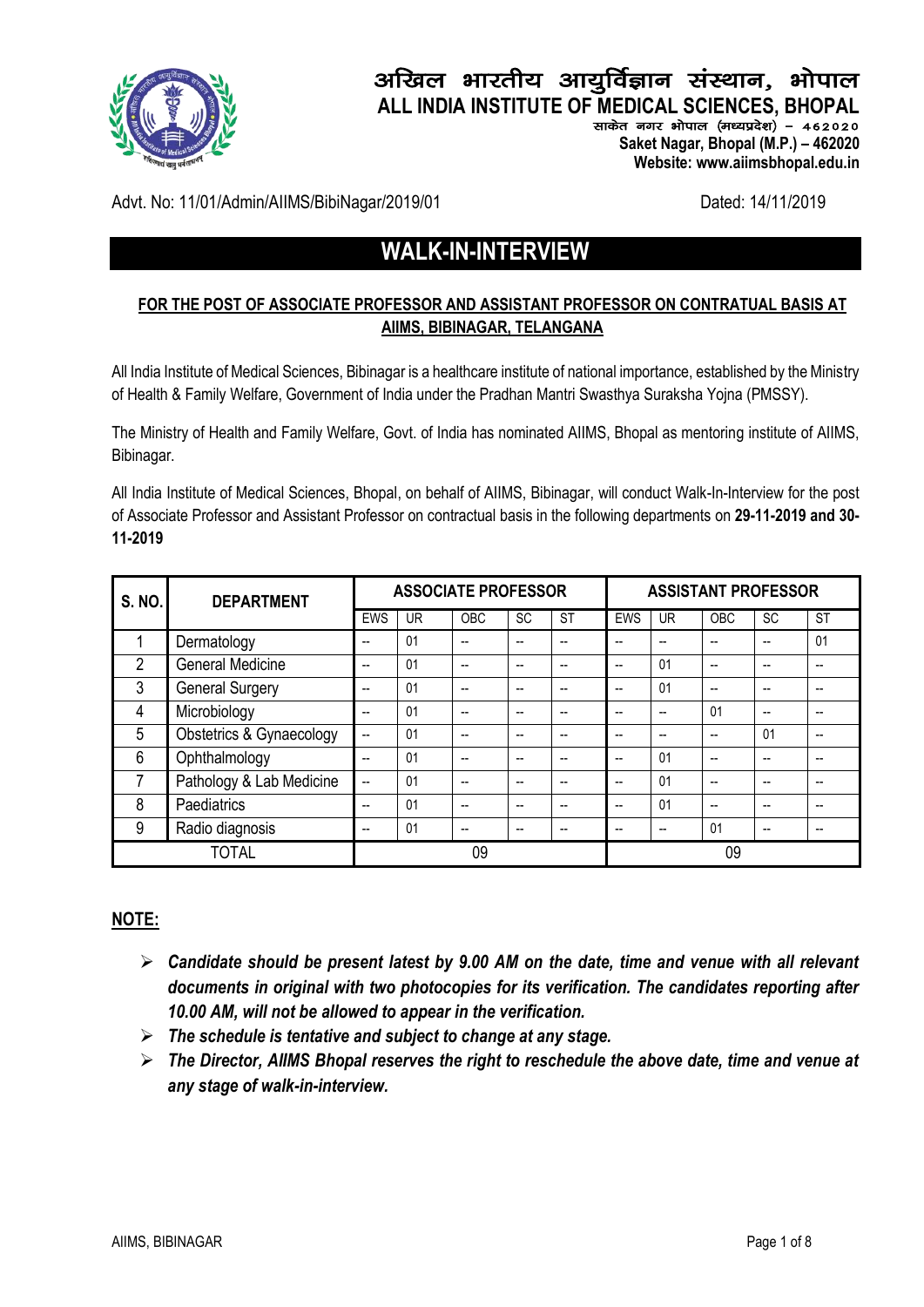# **Essential Qualification and Experience Candidates with MCI recognized DNB Degree can apply**

| S. No. | <b>Name of Department</b> | <b>Associate Professor</b>                      | <b>Assistant Professor</b>                     |
|--------|---------------------------|-------------------------------------------------|------------------------------------------------|
| 01.    | Dermatology               | <b>Essential Qualification:-</b>                | <b>Essential Qualification:-</b>               |
|        |                           | A medical qualification included in the I or II | A medical qualification included in the I or   |
|        |                           | schedule or part II of the third schedule to    | Il schedule or part II of the third schedule   |
|        |                           | the Indian medical council Act of 1956          | to the Indian medical council Act of 1956      |
|        |                           | (Persons possessing qualifications included     | (Persons<br>possessing<br>qualifications       |
|        |                           | in part II of third schedule should also fulfil | included in part II of third schedule should   |
|        |                           | the condition specified in section 13(3) of     | also fulfil the condition specified in section |
|        |                           | the Act.)                                       | $13(3)$ of the Act.)                           |
|        |                           | A postgraduate qualification i.e. MD in         | A postgraduate qualification i.e. MD in        |
|        |                           | Dermatology or a recognized qualification       | Dermatology or a recognized qualification      |
|        |                           | equivalent thereto.                             | equivalent thereto                             |
|        |                           | Experience:-                                    | Experience:-                                   |
|        |                           | Six years teaching and/or<br>research           | Three years teaching and/or research           |
|        |                           | experience in Dermatology after obtaining       | experience in Dermatology after                |
|        |                           | the qualifying degree of M.D in Dermatology     | obtaining the qualifying degree of M.D in      |
|        |                           | or a qualification recognized equivalent        | Dermatology or a qualification recognized      |
|        |                           | thereto.                                        | equivalent thereto.                            |
| 02.    | <b>General Medicine</b>   | <b>Essential Qualification:-</b>                | <b>Essential Qualification:-</b>               |
|        |                           | A medical qualification included in the I or II | A medical qualification included in the I or   |
|        |                           | schedule or part II of the third schedule to    | Il schedule or part II of the third schedule   |
|        |                           | the Indian medical council Act of 1956          | to the Indian medical council Act of 1956      |
|        |                           | (Persons possessing qualifications included     | possessing<br>qualifications<br>(Persons       |
|        |                           | in part II of third schedule should also fulfil | included in part II of third schedule should   |
|        |                           | the condition specified in section 13(3) of     | also fulfil the condition specified in section |
|        |                           | the Act.)                                       | $13(3)$ of the Act.)                           |
|        |                           | A postgraduate qualification i.e. MD in         | A postgraduate qualification i.e. MD in        |
|        |                           | Medicine<br>General<br>or<br>recognized<br>a    | General Medicine or a recognized               |
|        |                           | qualification equivalent thereto.               | qualification equivalent thereto.              |
|        |                           | <b>Experience:-</b>                             | <b>Experience:-</b>                            |
|        |                           | Six years teaching and/or research              | Three years teaching and/or research           |
|        |                           | experience in General Medicine after            | experience General Medicine after              |
|        |                           | obtaining the qualifying degree of M.D in       | obtaining the qualifying degree of M.D in      |
|        |                           | General<br>Medicine or a qualification          | General Medicine or a qualification            |
|        |                           | recognized equivalent thereto.                  | recognized equivalent thereto.                 |
| 03.    | <b>General Surgery</b>    | <b>Essential Qualification:-</b>                | <b>Essential Qualification:-</b>               |
|        |                           | A medical qualification included in the I or II | A medical qualification included in the I or   |
|        |                           | schedule or part II of the third schedule to    | Il schedule or part II of the third schedule   |
|        |                           | the Indian medical council Act of 1956          | to the Indian medical council Act of 1956      |
|        |                           | (Persons possessing qualifications included     | (Persons<br>qualifications<br>possessing       |
|        |                           | in part II of third schedule should also fulfil | included in part II of third schedule should   |
|        |                           | the condition specified in section 13(3) of     | also fulfil the condition specified in section |
|        |                           | the Act.)                                       | 13(3) of the Act.)                             |
|        |                           | A postgraduate qualification i.e. MS in         | A postgraduate qualification i.e. MS in        |
|        |                           | General<br>Surgery or a recognized              | General Surgery or a recognized                |
|        |                           | qualification equivalent thereto.               | qualification equivalent thereto.              |
|        |                           | Experience:-                                    | Experience:-                                   |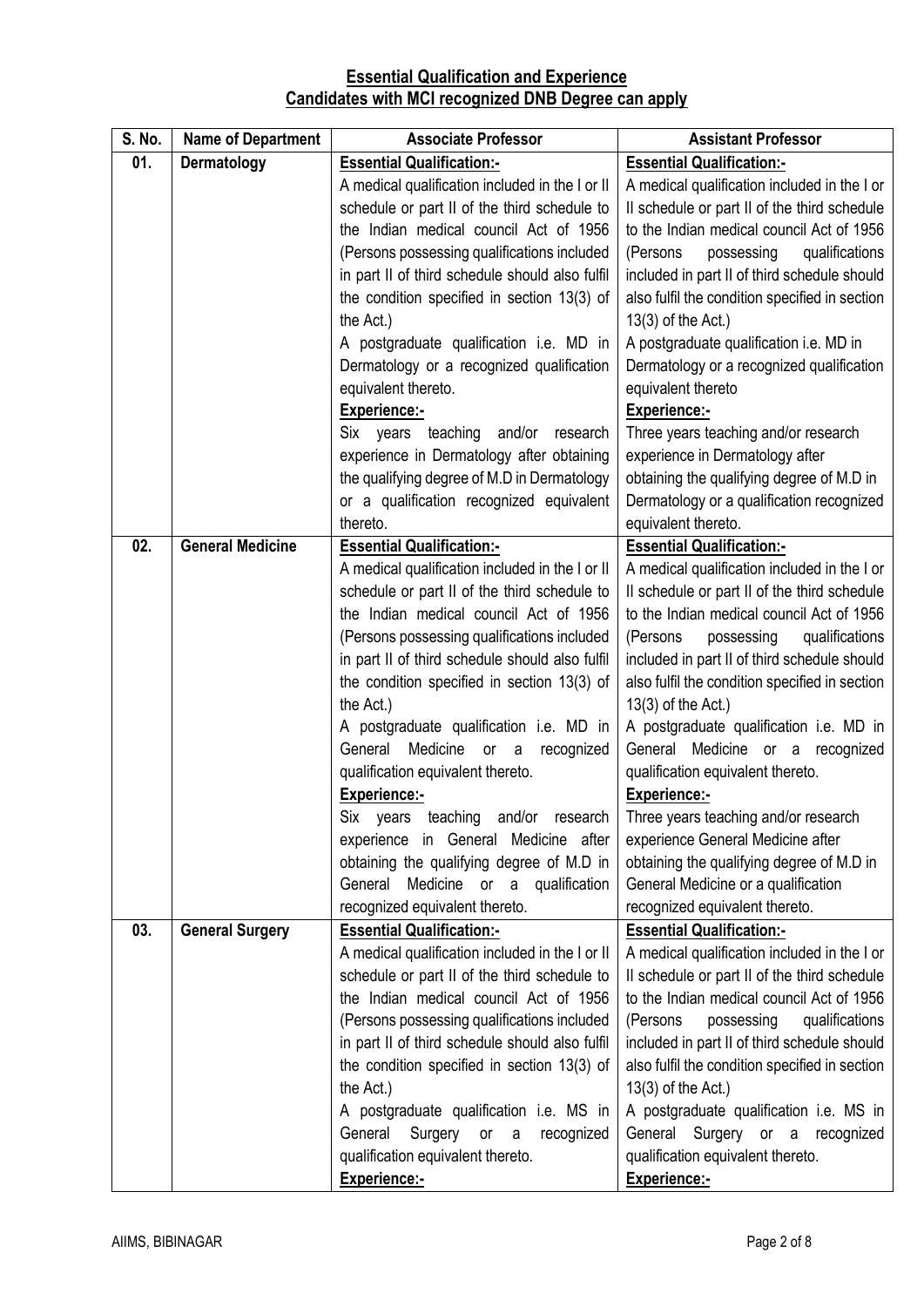|     |                         | Six years teaching and/or research                       | Three years teaching and/or research                                 |
|-----|-------------------------|----------------------------------------------------------|----------------------------------------------------------------------|
|     |                         | experience in General Surgery after                      | experience in General Surgery after                                  |
|     |                         | obtaining the qualifying degree of MS in                 | obtaining the qualifying degree of MS in                             |
|     |                         | General Surgery or a qualification                       | General Surgery or a qualification                                   |
|     |                         | recognized equivalent thereto.                           | recognized equivalent thereto.                                       |
| 04. | Microbiology            | <b>Essential Qualification:-</b>                         | <b>Essential Qualification:-</b>                                     |
|     |                         | <b>Medical</b>                                           | <b>Medical</b>                                                       |
|     |                         | A medical qualification included in the I or II          | A medical qualification included in the I or                         |
|     |                         | schedule or part II of the third schedule to             | Il schedule or part II of the third schedule                         |
|     |                         | the Indian medical council Act of 1956                   | to the Indian medical council Act of 1956                            |
|     |                         | (Persons possessing qualifications included              | (Persons<br>possessing<br>qualifications                             |
|     |                         | in part II of third schedule should also fulfil          | included in part II of third schedule should                         |
|     |                         | the condition specified in section 13(3) of              | also fulfil the condition specified in section                       |
|     |                         | the Act.)                                                | 13(3) of the Act.)                                                   |
|     |                         | A postgraduate qualification i.e. MD in                  | A postgraduate qualification i.e. MD in                              |
|     |                         | Microbiology or a recognized qualification               | Microbiology or a recognized qualification                           |
|     |                         | equivalent thereto.                                      | equivalent thereto.                                                  |
|     |                         | Experience:-                                             | <b>Experience:-</b>                                                  |
|     |                         | Six years teaching and/or research                       | Three years teaching and/or research                                 |
|     |                         | experience in Microbiology after obtaining               | experience in Microbiology after                                     |
|     |                         | the qualifying degree of MD in Microbiology              | obtaining the qualifying degree of MD in                             |
|     |                         | or a qualification recognized equivalent                 | Microbiology or a qualification recognized                           |
|     |                         | thereto.                                                 | equivalent thereto.                                                  |
|     |                         |                                                          |                                                                      |
| 05. | <b>Obstetrics &amp;</b> | <b>Essential Qualification:-</b>                         | <b>Essential Qualification:-</b>                                     |
|     |                         |                                                          |                                                                      |
|     | Gynaecology             | A medical qualification included in the I or II          | A medical qualification included in the I or                         |
|     |                         | schedule or part II of the third schedule to             | Il schedule or part II of the third schedule                         |
|     |                         | the Indian medical council Act of 1956                   | to the Indian medical council Act of 1956                            |
|     |                         | (Persons possessing qualifications included              | possessing<br>qualifications<br>(Persons                             |
|     |                         | in part II of third schedule should also fulfil          | included in part II of third schedule should                         |
|     |                         | the condition specified in section 13(3) of              | also fulfil the condition specified in section                       |
|     |                         | the Act.)                                                | 13(3) of the Act.)                                                   |
|     |                         | A postgraduate qualification i.e. MD/MS in               | A postgraduate qualification i.e. MD/MS in                           |
|     |                         | Obstetrics & Gynaecology or a recognized                 | Obstetrics & Gynaecology or a recognized                             |
|     |                         | qualification equivalent thereto.                        | qualification equivalent thereto.                                    |
|     |                         | Experience:-                                             | Experience:-                                                         |
|     |                         | Six years teaching and/or research                       | Three years teaching and/or research                                 |
|     |                         | experience in Obstetrics & Gynaecology                   | experience in Obstetrics & Gynaecology                               |
|     |                         | after obtaining the qualifying degree of                 | after obtaining the qualifying degree of                             |
|     |                         | M.D/MS in Obstetrics & Gynaecology or a                  | M.D/MS in Obstetrics & Gynaecology or                                |
|     |                         | qualification recognized equivalent thereto.             | a qualification recognized equivalent                                |
|     |                         |                                                          | thereto.                                                             |
| 06. | Ophthalmology           | <b>Essential Qualification:-</b>                         | <b>Essential Qualification:-</b>                                     |
|     |                         | A medical qualification included in the I or II          | A medical qualification included in the I or                         |
|     |                         | schedule or part II of the third schedule to             | Il schedule or part II of the third schedule                         |
|     |                         | the Indian medical council Act of 1956                   | to the Indian medical council Act of 1956                            |
|     |                         | (Persons possessing qualifications included              | (Persons<br>possessing<br>qualifications                             |
|     |                         | in part II of third schedule should also fulfil          | included in part II of third schedule should                         |
|     |                         | the condition specified in section 13(3) of<br>the Act.) | also fulfil the condition specified in section<br>13(3) of the Act.) |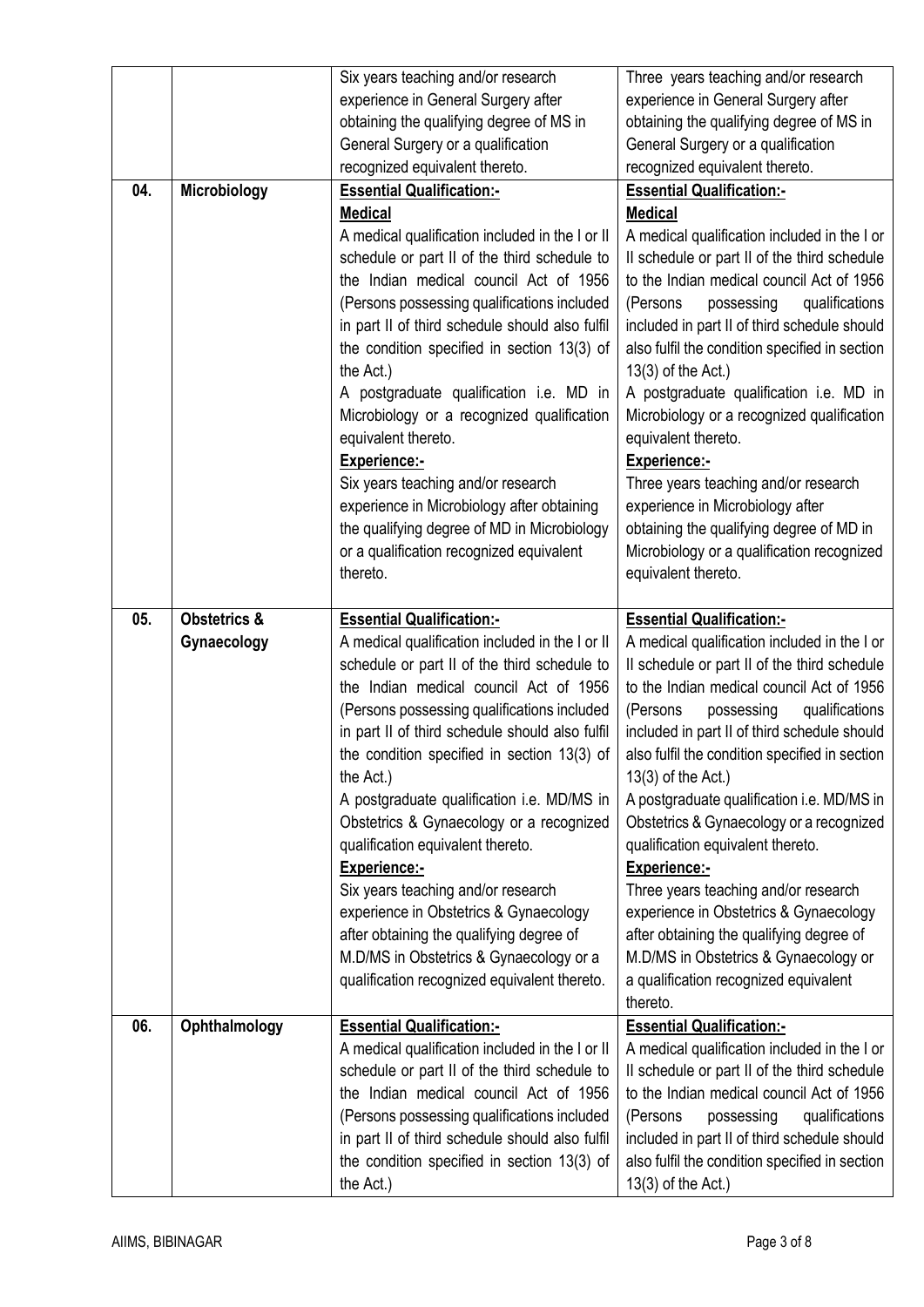|     |                                    | A postgraduate qualification i.e. MD/MS in<br>Ophthalmology or a recognized qualification<br>equivalent thereto.<br>Experience:-<br>Six years teaching and/or research                                                                                                                                                                                                                                                                                                                                                                                                                                                                  | A postgraduate qualification i.e. MD/MS in<br>Ophthalmology<br>or<br>$\mathsf{a}$<br>recognized<br>qualification equivalent thereto.<br>Experience:-<br>Three years teaching and/or research                                                                                                                                                                                                                                                                                                                                                                                                                                                    |
|-----|------------------------------------|-----------------------------------------------------------------------------------------------------------------------------------------------------------------------------------------------------------------------------------------------------------------------------------------------------------------------------------------------------------------------------------------------------------------------------------------------------------------------------------------------------------------------------------------------------------------------------------------------------------------------------------------|-------------------------------------------------------------------------------------------------------------------------------------------------------------------------------------------------------------------------------------------------------------------------------------------------------------------------------------------------------------------------------------------------------------------------------------------------------------------------------------------------------------------------------------------------------------------------------------------------------------------------------------------------|
|     |                                    | experience in Ophthalmology after<br>obtaining the qualifying degree of M.D/MS<br>in Ophthalmology or a qualification<br>recognized equivalent thereto.                                                                                                                                                                                                                                                                                                                                                                                                                                                                                 | experience in Ophthalmology after<br>obtaining the qualifying degree of<br>M.D/MS in Ophthalmology or a<br>qualification recognized equivalent<br>thereto.                                                                                                                                                                                                                                                                                                                                                                                                                                                                                      |
| 07. | Pathology & Lab<br><b>Medicine</b> | <b>Essential Qualification:-</b><br>A medical qualification included in the I or II<br>schedule or part II of the third schedule to<br>the Indian medical council Act of 1956<br>(Persons possessing qualifications included<br>in part II of third schedule should also fulfil<br>the condition specified in section 13(3) of<br>the Act.)<br>A postgraduate qualification i.e. MD in<br>Pathology & Lab Medicine or a recognized<br>qualification equivalent thereto.<br><b>Experience:-</b><br>Six years teaching and/or research<br>experience in Pathology & Lab Medicine<br>after obtaining the qualifying degree of M.D          | <b>Essential Qualification:-</b><br>A medical qualification included in the I or<br>Il schedule or part II of the third schedule<br>to the Indian medical council Act of 1956<br>(Persons<br>possessing<br>qualifications<br>included in part II of third schedule should<br>also fulfil the condition specified in section<br>13(3) of the Act.)<br>A postgraduate qualification i.e. MD in<br>Pathology & Lab Medicine or a recognized<br>qualification equivalent thereto.<br><b>Experience:-</b><br>Three years teaching and/or research<br>experience in Pathology & Lab Medicine<br>after obtaining the qualifying degree of              |
|     |                                    | in Pathology & Lab Medicine or a<br>qualification recognized equivalent thereto.                                                                                                                                                                                                                                                                                                                                                                                                                                                                                                                                                        | M.D in Pathology & Lab Medicine or a<br>qualification recognized equivalent<br>thereto.                                                                                                                                                                                                                                                                                                                                                                                                                                                                                                                                                         |
| 08. | <b>Paediatrics</b>                 | A medical qualification included in the I or II<br>schedule or part II of the third schedule to<br>the Indian medical council Act of 1956<br>(Persons possessing qualifications included<br>in part II of third schedule should also fulfil<br>the condition specified in section 13(3) of<br>the Act.)<br>A postgraduate qualification i.e. MD in<br>Paediatrics or a recognized qualification<br>equivalent thereto.<br><b>Experience:-</b><br>Six years teaching and/or research<br>experience in Paediatrics after obtaining<br>the qualifying degree of M.D in Paediatrics<br>or a qualification recognized equivalent<br>thereto. | A medical qualification included in the I or<br>Il schedule or part II of the third schedule<br>to the Indian medical council Act of 1956<br>qualifications<br>(Persons<br>possessing<br>included in part II of third schedule should<br>also fulfil the condition specified in section<br>13(3) of the Act.)<br>A postgraduate qualification i.e. MD in<br>Paediatrics or a recognized qualification<br>equivalent thereto.<br><b>Experience:-</b><br>Three years teaching and/or research<br>experience in Paediatrics after obtaining<br>the qualifying degree of M.D in<br>Paediatrics or a qualification recognized<br>equivalent thereto. |
| 09. | Radio diagnosis                    | A medical qualification included in the I or II<br>schedule or part II of the third schedule to<br>the Indian medical council Act of 1956<br>(Persons possessing qualifications included<br>in part II of third schedule should also fulfil<br>the condition specified in section 13(3) of<br>the Act.)                                                                                                                                                                                                                                                                                                                                 | A medical qualification included in the I or<br>Il schedule or part II of the third schedule<br>to the Indian medical council Act of 1956<br>possessing<br>qualifications<br>(Persons<br>included in part II of third schedule should<br>also fulfil the condition specified in section<br>13(3) of the Act.)                                                                                                                                                                                                                                                                                                                                   |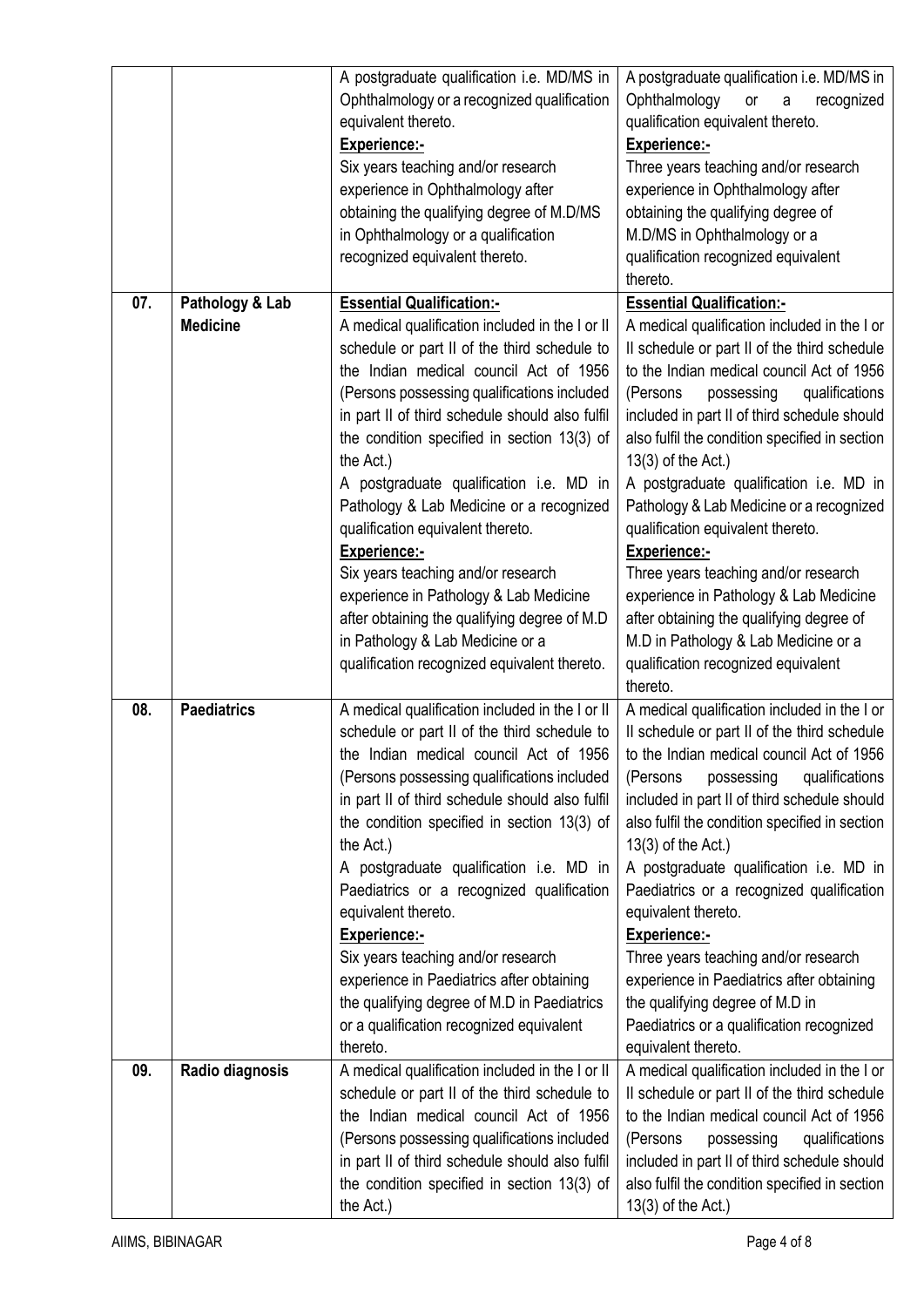| A postgraduate qualification i.e. MD in   A postgraduate qualification i.e. MD in           |                                                               |
|---------------------------------------------------------------------------------------------|---------------------------------------------------------------|
| Radio Diagnosis or a recognized Radio Diagnosis or a recognized                             |                                                               |
| qualification equivalent thereto.                                                           | qualification equivalent thereto.                             |
| <b>Experience:-</b>                                                                         | <b>Experience:-</b>                                           |
| Six years                                                                                   | teaching and/or research Three years teaching and/or research |
| experience in Radio Diagnosis after experience in Radio Diagnosis after                     |                                                               |
| obtaining the qualifying degree of M.D in $\vert$ obtaining the qualifying degree of M.D in |                                                               |
| Radio Diagnosis or a qualification Radio Diagnosis or a qualification                       |                                                               |
| recognized equivalent thereto.                                                              | recognized equivalent thereto.                                |

#### **1. IMPORTANT NOTES:**

- a) The above vacancies are provisional and subject to variation. **Competent Authority** reserves the right to vary the vacancies including reserved vacancies as per the Govt. of India rules/circulars and requirements. The reservation is as per the roster provided by the Ministry of Health & Family Welfare, Government of India and other guidelines issued from time to time by Government of India. Reservation for Economically Weaker Sections (EWSs) shall be applicable as per Government of India issued from time to time.
- b) Experience and all other prescribed qualifications will be counted **as on the date of Walk-In-Interview i.e. 29-11-2019/30-11-2019**
- c) **The period of experience shall be counted after obtaining the prescribed essential qualification.**
- d) The employment will be purely on contractual basis and under no circumstances are linked to regular appointments and cannot be regularized at any stage.
- e) The emoluments will be consolidated in nature as determined by the competent authority.
- f) The appointment can be terminated by the competent authority any time before completion of tenure, without assigning any reason thereof.
- g) **Competent Authority** reserve the rights to cancel the advertisement at any point of time without prior notice or fill up less/more number of posts as advertised or to add new department apart from the above depending upon the institutional requirements.
- h) Reservation will be as per Government of India Policy.

# **2. APPLICATION PROCESS:**

- All aspiring candidates are hereby instructed to fill in the application form available at Institute's website and send their duly filled application form along with their relevant documents to email id : **[recruitment@aiimsbhopal.edu.in](mailto:recruitment@aiimsbhopal.edu.in)** within seven days from the date of this Notification i.e 14-11-2019 latest by 20-11-2019
- Interview shall be conducted only for those departments where Institute will receive applications on or before 20-11-2019
- Applications incomplete in any aspect will be summarily rejected.

# **3. APPLICATION FEE:**

- The application fee for General/OBC category candidate is Rs. 2,000/-.
- Fees to be paid by Demand Draft only in favour of **"DIRECTOR AIIMS Bhopal".**
- Fee once remitted will not be refunded.
- The application fee for PwD/ SC/ST category candidate is exempted.
- Demand draft is to be submitted at the time of Interview.
- The application will not be entertained without application fee wherever applicable.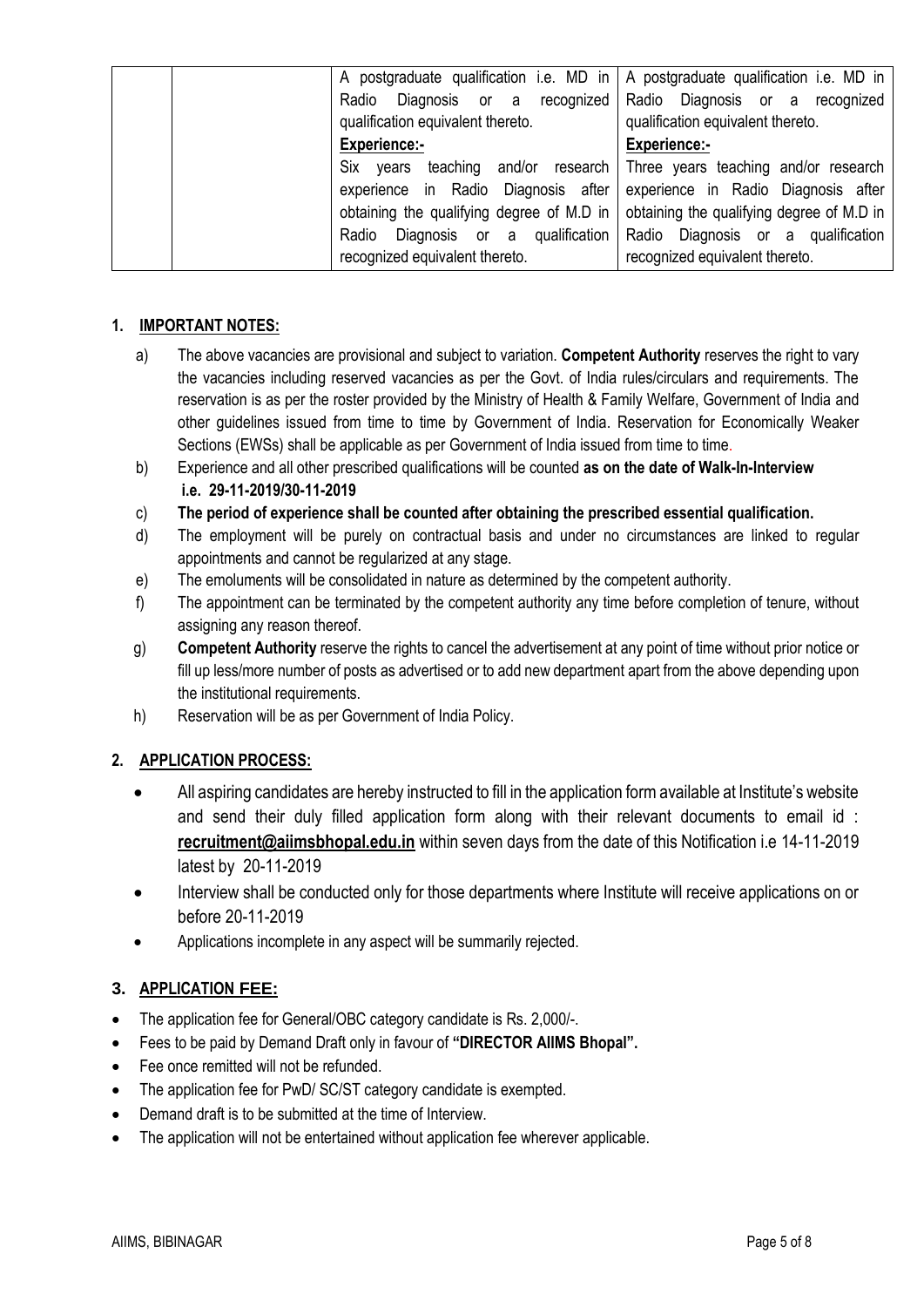#### **4. MAXIMUM AGE-LIMIT: -**

- **Associate Professor/ Assistant Professor**: Not exceeding 50 (Fifty) years as on the last date of the receipt of the application
	- (ii) No age relaxation would be applicable to SC/ST/OBC Candidates applying for unreserved vacancies.
	- (iii) Age relaxation permissible to various categories is as under:-
- Age relaxation to other categories of the candidates will also be applicable as per the DoPT instructions. However, age relaxation will be regulated as per the DoPT instructions.
- Candidates applying under any of the reserved category posts, viz. SC/ST/OBC/PwD(OH) will be considered subject to Caste/Disability Certificate issued by the Appropriate/Competent Authority on the prescribed format. Community should be clearly and legibly mentioned in the Certificate.
- OBC candidate's eligibility will be based on the caste(s) borne in the Central List of Government of India. OBC candidate(s) should not belongs to Creamy Layer and their sub-caste should be match with the entries in Central List of OBC, failing which their candidatures will not be considered under any of the applied reserved category post(s).

| S. No. | Category                                        | Age Relaxation permissible beyond the upper age limit |
|--------|-------------------------------------------------|-------------------------------------------------------|
|        | SC/ST                                           | 05 Years                                              |
|        | OBC                                             | 03 Years                                              |
|        | PwBD                                            | 05 Years                                              |
|        | Government Servant (As per DoPT<br>instruction) | 05 Years                                              |

• Person with Disabilities (PwD) candidates with Benchmark Disability will be allowed in accordance with the Ministry of Social Justice and Empowerment's guidelines issued & amended from time to time in the recruitment process. Only such persons would be eligible for reservation under PwD quota in service/posts who suffer from not less than 40% of physical disability. Person who wants to avail the benefit of reservation would have to submit a Disability Certificate as issued by a Competent Authority in prescribed format.

#### **5. SHORTLISTING BY METHODS OF THE SELECTION:**

- The prescribed qualification is minimum and mere possessing the same does not entitle any candidate to be called for interview or for selection. Based on bio-data, the Screening Committee may short-list candidates for interview. Candidates called for interview will have to produce all relevant original documents in proof of details furnished in their application at the time of interview. They may also be asked to submit an affidavit/declaration as decided by the Competent Authority at time of Interview. The methodology of Selection will be decided by the Selection Committee as deemed fit besides any other matter relating to the Selection process.
- The minimum qualifying marks in the personal interview for the selection to the posts will be as follows:

| S. No. | Category      | Minimum qualifying marks in the personal interview |
|--------|---------------|----------------------------------------------------|
|        | <b>JR/EWS</b> | 60%                                                |
|        | ЭBС           | 55%                                                |
|        | ' PwBD        | 50%                                                |

• Selection Committee may relax qualifications in cases where candidates belonging to the SC/ST/OBC, if at any stage of selection is of the opinion that sufficient number of candidates from these communities possessing the requisite experience are not likely to be available to fill up the vacancies reserved for them as per Government of India guidelines issued/ amended from time to time. Decision of Selection Committee will be final and binding for applicants/candidates and no enquiry / correspondence will be entertained in this regard.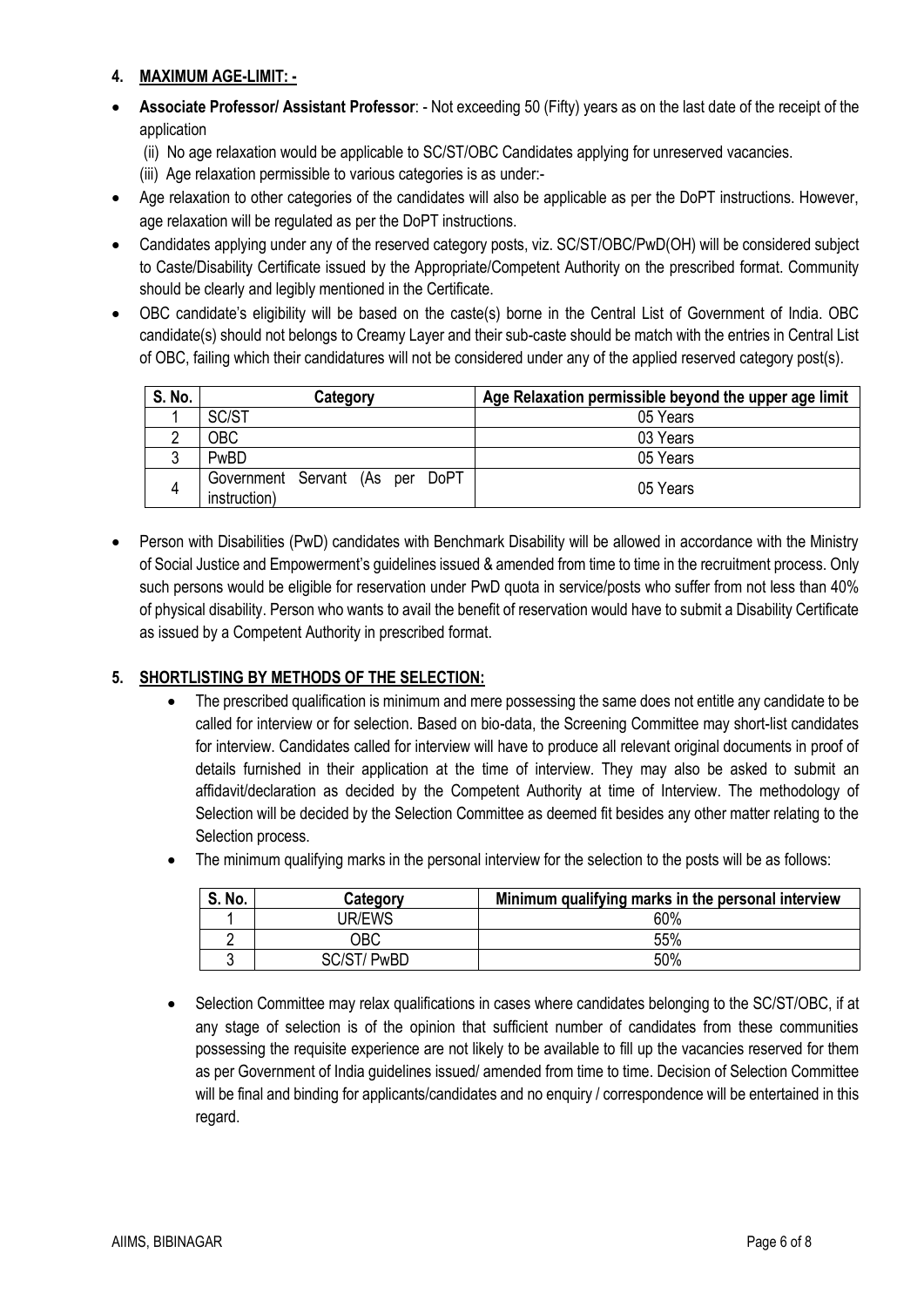# **6. TENURE:**

• The appointment to the post of Associate Professor Assistant Professor shall be initially for the period of 1 (One) Year.

#### **7. REMUNERATION (CONSOLIDATED):**

| S.No. | Post                       | <b>Consolidated</b> |
|-------|----------------------------|---------------------|
|       | Associate Professor        | 1,88,000/-<br>Rs.   |
|       | <b>Assistant Professor</b> | 1,00,000/-<br>Rs.   |

#### **8. PLACE OF INTERVIEW:**

• The interviews will be held at **AIIMS, BHOPAL** or any other place as decided by the competent authority of Institute. *No TA/DA will be paid for appearing in the interview.*

#### **9. RESERVATION:**

- Reservation for EWS/SC/ST/OBC/PwD(OH) shall be applicable as per Govt. of India (GoI) policy.
- OBC Candidates will attach certificate, in the prescribed format as per GoI norms, from the prescribed authority for Central Government posts along with certificate that the candidate does not belong to Creamy Layer. Date of issue of Certificate should not be earlier than 1 year of closing date of advertisement.
- For SC/ST Candidates Certificate should be issued by Tehsildar or above rank officer in format of State/Central Government.
- For PwD candidates The disability certificate should be issued by a duly constituted Medical Board of the State or Central Govt. Hospitals / Institutions and countersigned by Medical Superintendent /Chief Medical Officer /Head of Hospital / Institution as the case may be. The Medical Board issuing certificate shall conform to guidelines of Ministry of Social Justice and Empowerment, GoI.
- 4% of the total vacancies is horizontally reserved for Person with Disabilities (PwD). The Physical requirement is required to fill up the posts on horizontal basis are S (Sitting), ST (Standing), W (Walking), MF (Manipulation by Fingers) & RW (Reading & Writing). All the instructions of GoI as applicable in this regard will be followed.

#### **10. TERMS & CONDITIONS :**

- **i.** The candidate who is already in government service shall submit '**No Objection Certificate'** from the present employer at the time of Interview.
- **ii.** Canvassing of any kind will lead to disqualification.
- **iii.** The prescribed qualification is minimum and mere possessing the same does not entitle any candidate for selection.
- **iv.** Private practice of any type during service period is prohibited.
- **v.** He / She is to conform to the rules of conduct and discipline as applicable to the institute employees.
- **vi.** The appointee shall not be entitled to any benefit like Provident Fund, Pension, Gratuity, Medical Attendance Treatment, Seniority, Promotion etc. or any other benefits available to the Government Servants, appointed on regular basis.
- **vii.** The appointment can also be terminated at any time, on either side, by giving one month's notice or by paying one month's salary, without assigning any reason or failure to complete the period of three months to the satisfaction of competent authority. The appointee shall be on the whole time appointment of the **AIIMS, Bibinagar** and shall not accept any other assignment, paid or otherwise and shall not engage himself/herself in a private practice of any kind during the period of contract. The appointee shall perform the duties assigned to him/her. The competent authority reserves the right to assign any duty as and when required. No extra/additional allowances will be admissible in case of such assignment.
- **viii.** Leave entitlement of the appointee shall be governed as per the existing Government rules.
- **ix.** The appointee shall not be entitled to avail any allowances/facilities being extended to the regular/permanent faculty members of the AIIMS.
- **x.** The candidate should not have been convicted by any Court of Law.